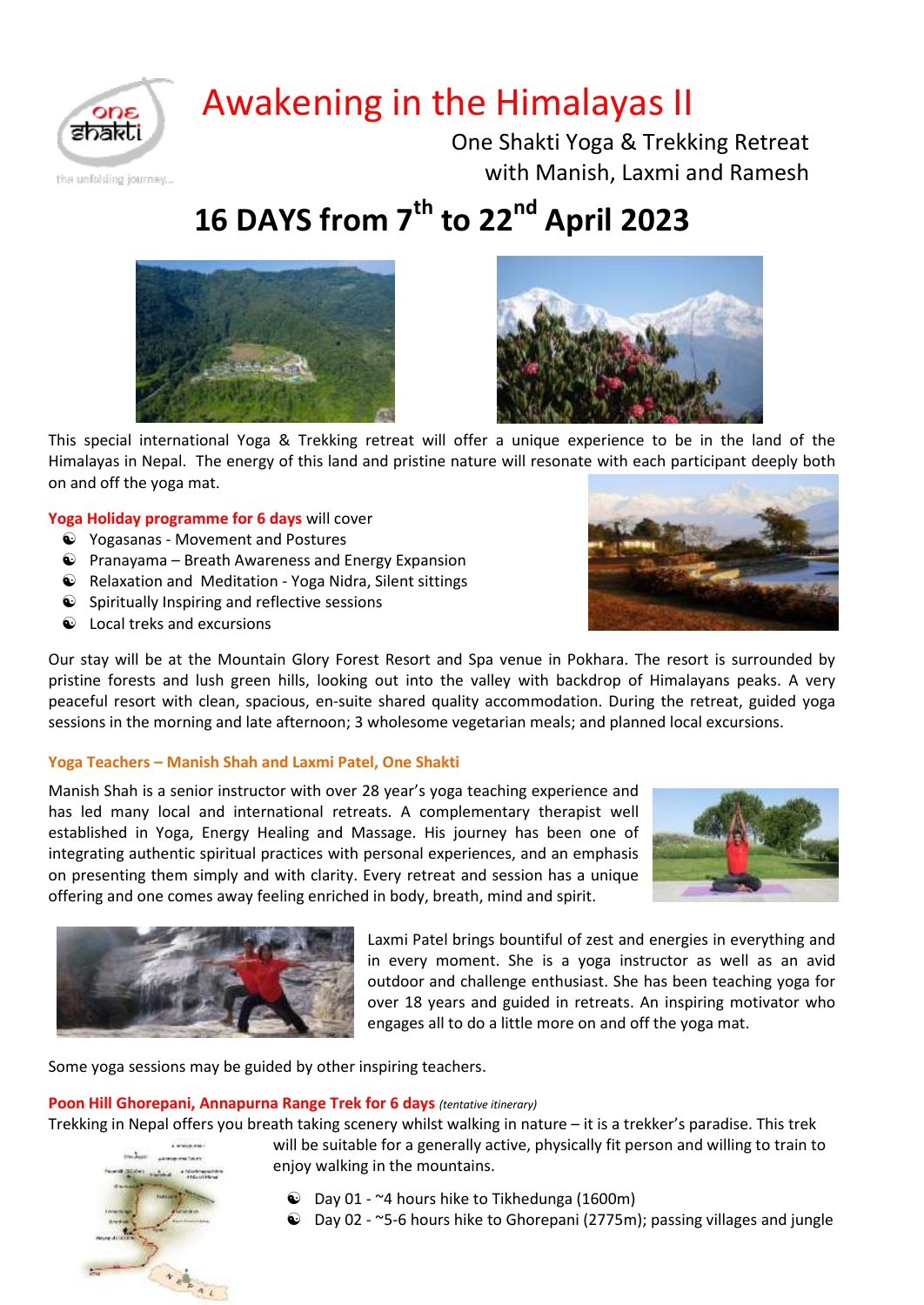- $\odot$  Day 03  $\sim$ 4 hours hike Poon Hill sunrise panoramic view (3210m) ; Ghorepani local hikes
- $\odot$  Day 04 ~5-6 hours hike to Tadapani; through forest, a nice wild walk
- $\odot$  Day 05 ~5-6 hours hike to Jhinu (Hot Springs); a beautiful Gurung Village
- $\odot$  Day 06 ~5-6 hours hike to Naypaul

To consider and note:

- Trekking gear to be provided: Sleeping bag, Down Jacket, Duffle Bag 70 lt, bag pack cover. Other items can be hired
- $\cdot$  To bear any costs for guide/porter services for personal need during trekking
- $\div$  Head guide(s) and organisers decision will be final and to be adhered to by the participant

Ramesh will be the lead One Shakti organiser and will work closely with the Earthbound Expedition team. He is a seasoned trekker and has led and supported many groups through these types of treks.

A local training programme for walking and hiking will be guided. Personal fitness and hiking training would be highly recommended. There will be some compulsory training days, to assess capabilities and for the group to bond with all, which all participants have to attend.

#### **BRIEF ITINERARY**

| <b>April 2023</b>                                    | <b>Details</b>                                                                                                   |
|------------------------------------------------------|------------------------------------------------------------------------------------------------------------------|
| Friday 7 <sup>th</sup>                               | Arrive into Kathmandu (Thamel) by early evening; Retreat orientation                                             |
| Saturday $8^{th}$ – Friday $14^{th}$                 | Coach transfer to Pokhara, Special excursion(s) & Yoga Retreat                                                   |
| Friday $14^{\text{th}}$ – Wednesday $19^{\text{th}}$ | Poonhill-Ghodepani, Annapurna Range Trek                                                                         |
| Thursday $20^{th}$                                   | Pokhara sight-seeing, Local shopping                                                                             |
| Friday 21st                                          | Coach transfer to Kathmandu, Personal time                                                                       |
| Saturday 22 <sup>nd</sup>                            | End of Retreat; Check Out!                                                                                       |
|                                                      | $\lambda$ . Peater Mechand $\sigma^{\text{th}}$ to 40 <sup>th</sup> Annily Only 0 members developed to be taken. |

**★** Easter Weekend (7<sup>th</sup> to 10<sup>th</sup> April); Only 9 working days leave to be taken

#### **Cost of Package**

| E2150 for the full 16 days Yoga & Trekking Retreat                               |  |
|----------------------------------------------------------------------------------|--|
| $30th$ November 2022                                                             |  |
| 31 <sup>st</sup> July 2022<br>£1950 for the full 16 days Yoga & Trekking Retreat |  |
| <b>If Booked before</b><br><b>Per Person</b>                                     |  |

Register your interest; Places allocated on first confirmed basis<br>Single supplement will apply for Kathmandu & Pokhara hotels. Single supplement will apply for Kathmandu & Pokhara hotels, and for the Yoga Holiday retreat

#### **Package includes:**

- $\odot$  Internal transfers to/from Kathmandu airport (if travelling as a group); Coach transfer to/from Pokhara
- $\odot$  Yoga Retreat for 6 days en-suite twin sharing accommodation, food/hot drinks, group yoga sessions, local excursions
- $\bullet$  Trekking Retreat for 6 days guest house style accommodation, food/hot drinks, trekking permit
- $\bullet$  Breakfast, lunch & dinner vegetarian food during yoga and trek any dietary needs will be considered, if available. Strictly no non-veg food and alcohol to be consumed
- $\odot$  3 nights' accommodation in Kathmandu and Pokhara

#### **Package excludes:**

- $\odot$  International flights to/from Kathmandu
- $\odot$  Any alternative travel plans other than those planned for the group, any internal flights in Nepal
- $\bullet$  Any personal food and drinks costs outside the group organised programmes
- $\bullet$  Any personal costs e.g. tips, gratuities, laundry costs, spa activities during yoga & trekking retreats, private transfers/taxis or travels
- $\odot$  Camera/video camera fee at monuments
- $\bullet$  Early check in or a late checkout room(s) at any hotel(s) unless specified above
- Liability for change in itinerary due to reasons beyond our control like change in travel schedule; cancellation of flights/breakdowns, political disturbances, natural phenomenon, etc.